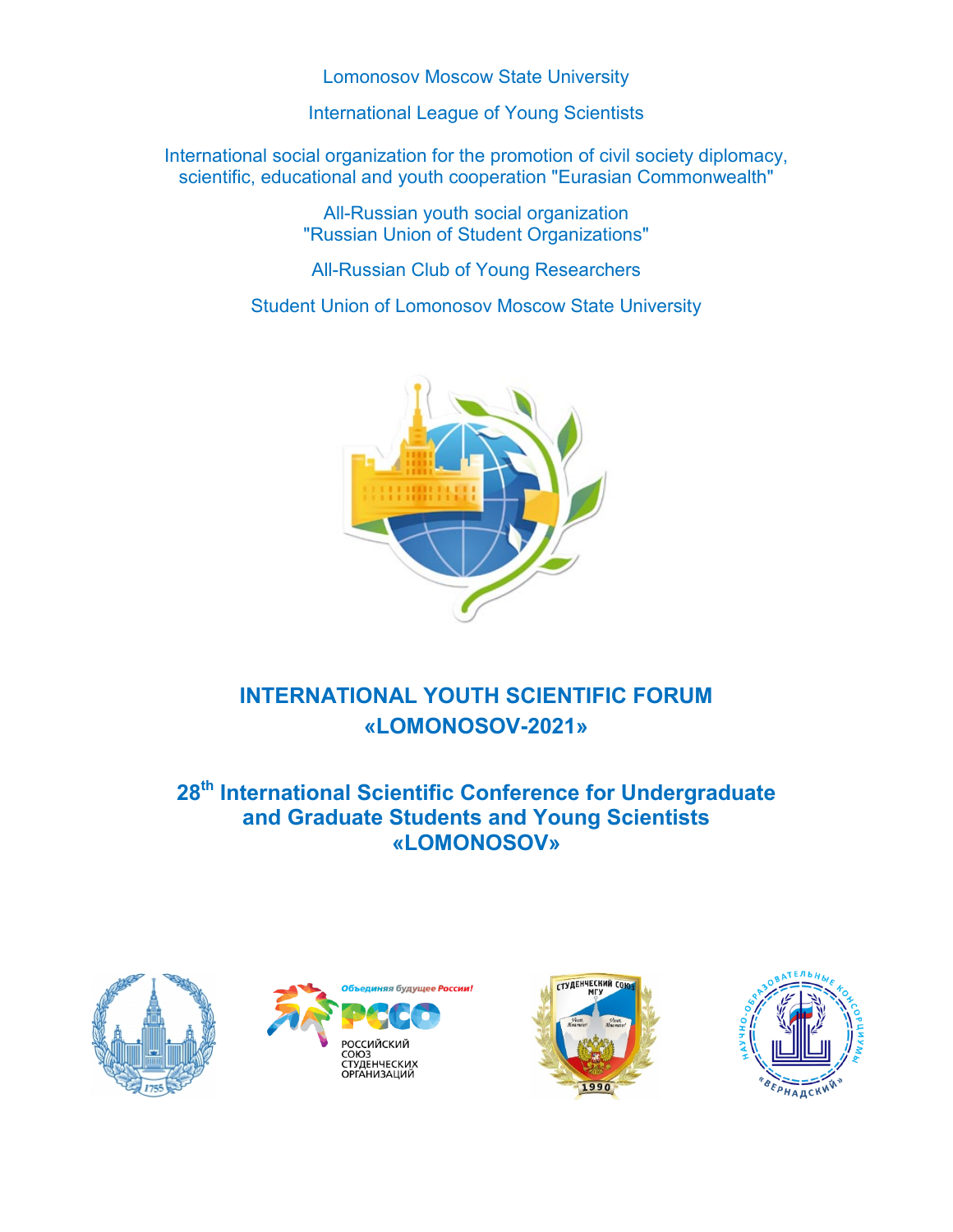#### **INTERNATIONAL YOUTH SCIENTIFIC FORUM "LOMONOSOV-2021" includes the following main activities:**

- 28<sup>th</sup> International Scientific Conference for Undergraduate and Graduate Students and Young Scientists "Lomonosov" (February - April 2021);
- Regional platforms of scientific and educational consortia "Vernadsky" as a part of the 28<sup>th</sup> International Scientific Conference for Undergraduate and Graduate Students and Young Scientists "Lomonosov" (February - April 2021);
- "Lomonosov" Universiade (January May 2021);
- The final stages of the High School Olympiads "Lomonosov" (February April 2021);
- International competition for innovative projects and start-ups "Potential of the Future" (February - April 2021);
- International conference "Modern Technologies and Individual Educational Trajectories" (February - April 2021);
- Scientific lecture series (April 2021);
- International Congress for Young Scientists (February April 2021);
- Eurasian Youth Forum "Eurasia the Space of Cooperation, Peace and Harmony" (February April 2021);
- International Space Forum dedicated to the  $60<sup>th</sup>$  anniversary of the first manned space flight (February - April 2021).

Based on the decision of the organizing committee, other intellectual events for Undergraduate and Graduate students and Young scientists, student Olympiads (competitions), thematic interdisciplinary scientific conferences and competitions may be included in the Forum program.

## **28th International Scientific Conference for Undergraduate and Graduate Students and Young Scientists "Lomonosov"**

#### **General Information**

1. 28<sup>th</sup> International Scientific Conference for Undergraduate and Graduate Students and Young Scientists "Lomonosov" will take place online at the Lomonosov Moscow State University from April 12 to April 23 2021 with possible offline participation (at the discretion of the organizing committees of the sections).

2. The working languages of the Conference are Russian and English. The Conference can be attended by Undergraduate and Graduate students and Young scientists from any country of the world under the age of 35 and less – students or employees of Russian or foreign universities, undergraduate and graduate students or employees of scientific institutions. A young scientist is a PhD student, teacher, or researcher – without a degree; Lecturer, Senior Lecturer, Researcher – with a PhD degree. Assistant professors, professors and Doctor of Science are not allowed to participate in the Conference, even if they are under 35 years old. If the work is done in coauthorship, each of the co-authors must meet the above requirements for Conference participants. Co-authorship with an academic advisor is not allowed, however the advisor can be mentioned in the acknowledgements. The allowed number of co-authors is determined by the organizing committee of a particular section.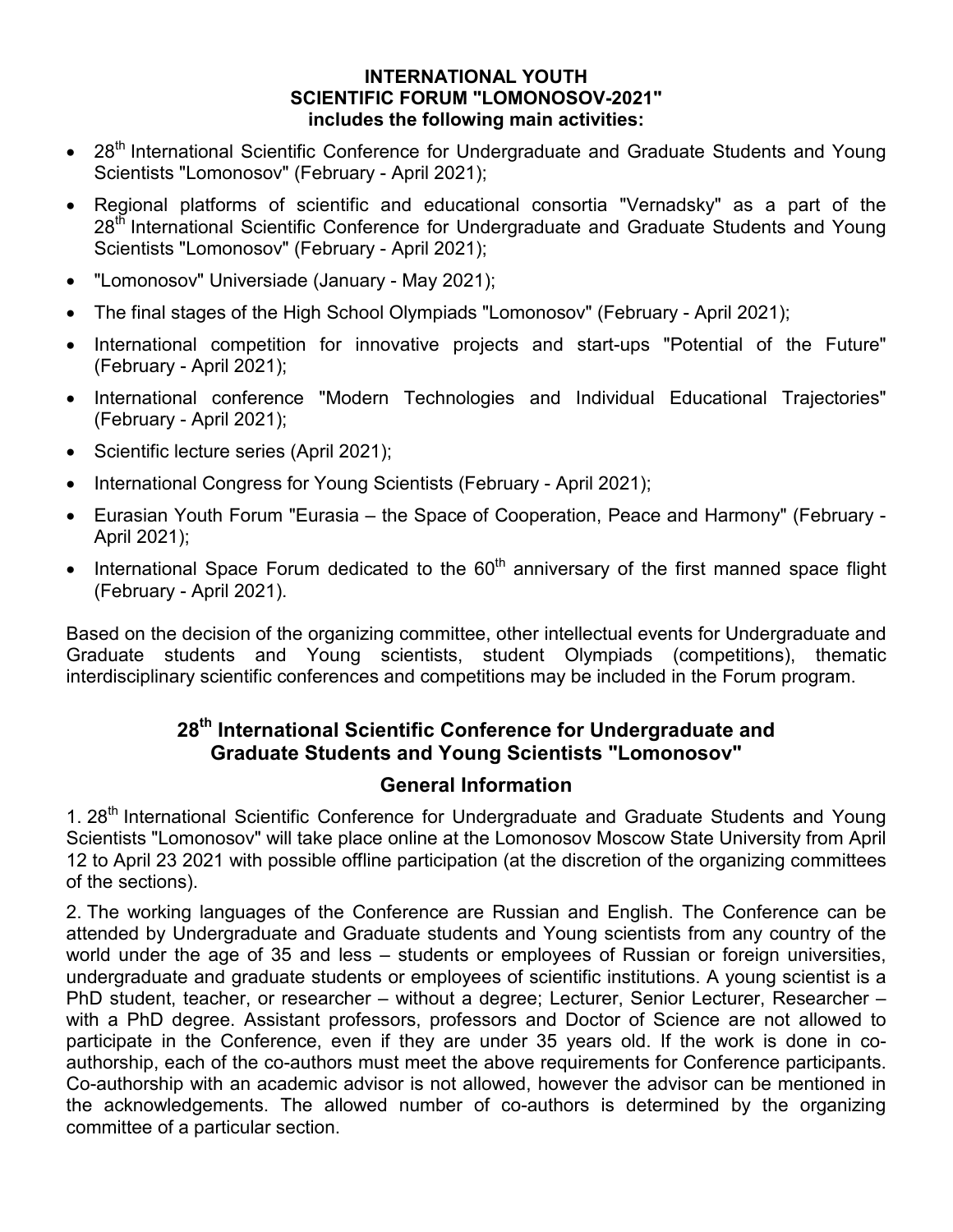3. Registration and abstract submission are open until March 9, 2021. Abstracts should be submitted via the electronic registration system on the Conference website <https://lomonosov-msu.ru/eng/event/7000/>

- 4. The Conference will include the following scientific areas (sections):
	- **Art**
	- **Artificial Intelligence as an Innovative Digital and Social Resource for Public Administration**
	- **Asian and African Studies**
	- **Bioengineering and Bioinformatics**
	- **Biology**
	- **Broadcasting**
	- **Business Administration and Entrepreneurship**
	- **Business Management in the Digital Economy**
	- **Chemistry**
	- **Computational Mathematics and Cybernetics**
	- **Cultural Policy and Humanitarian Governance**
	- **Economics**
	- **Foreign Languages and Area Studies**
	- **Fundamental Materials Science and Nanomaterials**
	- **Fundamental Medicine**
	- **Geography**
	- **Geology**
	- **Globalistics and Geopolitics**
	- **History and Art History**
	- **Innovative Economics and Econometrics**
	- **Innovative Natural Resources Management**
- **Journalism**
- **Law Sciences**
- **Mathematics and Mechanics**
- **Philology**
- **Philosophy. Cultural studies. Religious studies**
- **Physics**
- **Political Science**
- **Problems of preserving the cultural and linguistic diversity of the Russian Federation**
- **Psychology**
- **Public Administration**
- **Public relations and theory of communication**
- **Social Studies and Modernity**
- **Sociology**
- **Soil Science**
- **Space Research in the Modern Context**
- **State Audit**
- **Teacher Education and Educational Technologies**
- **Teaching Russian language and fundamental subjects to foreign students**
- **Theory, History and Methodology of Translation**
- **World Politics**

5. For more information, visit the Conference website on the "Lomonosov" Scientific Portal – [https://lomonosov-msu.ru/eng/event/7000/.](https://lomonosov-msu.ru/eng/event/7000/) The site provides general information about the Conference, the topic and structure of each section, the requirements for abstracts, the registration and abstracts submission system.

6. Selection of Conference participants, as well as the determination of the best reports of the Conference is carried out by the expert councils of the Conference sections. The expert councils of the sections consist of leading scientists of Lomonosov Moscow State University. Selected participants are invited no later than three weeks before the Conference.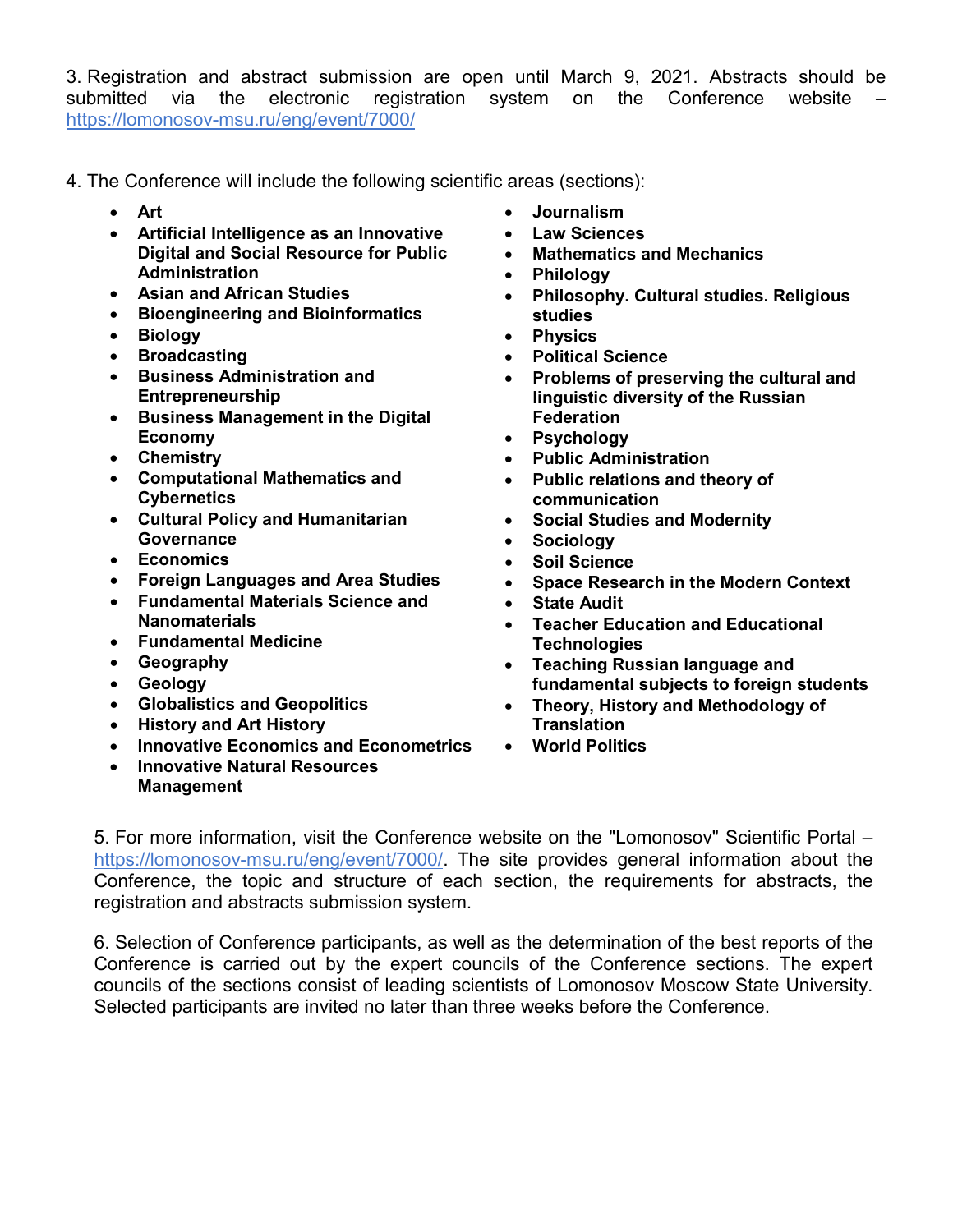#### **International competition for innovative projects and startups "Potential of the Future"**

The purpose of the Competition is to stimulate youth entrepreneurial activity and assist in finding investors for innovative projects and startups. The age of the participants is 35 years old or less.

The final round of the Competition will take place online on April 20 – 22, 2021. For more information, visit the Competition website – [https://lomonosov-msu.ru/eng/event/6632/.](https://lomonosov-msu.ru/eng/event/6632/) The site provides general information about the Competition, the main project evaluation criteria, recommendations for preparing presentations, the registration and projects submission system.

#### **The international conference "Modern Technologies and Individual Educational Trajectories"**

The objectives of the Conference are to discuss strategies for building human capital for the economy in the context of developing a digital society and a changing careers landscape, as well as a presentation of career guidance practices and technologies.

The Conference will take place online on April 16 – 17, 2021. For more information, registration and abstracts submission, visit the Conference website – <https://lomonosov-msu.ru/eng/event/6633/>

## **International Congress for Young Scientists**

The objectives of the Congress are: the development the International League of Young Scientists – an open system of interaction between academic youth from different countries, a discussion and implementation of modern formats for international scientific cooperation, presentation and launching of international projects and startups.

International Congress for Young Scientists will take place online on April 20 – 22, 2021. For more information, registration and projects submission, visit the Congress website – <https://lomonosov-msu.ru/eng/event/6634/>

### **Eurasian Youth Forum "Eurasia – the Space of Cooperation, Peace and Harmony"**

On April 12 - 23, 2021, Lomonosov Moscow State University will host the Eurasian Youth Forum "Eurasia – the Space of Cooperation, Peace and Harmony" in an online format. The Forum program includes:

- 1. Plenary session.
- 2. Round table with the participation of representatives of youth organizations of the branch campuses of the Lomonosov Moscow State University.
- 3. Interdisciplinary sections for students, graduate students and young scientists of the branch campuses of the Lomonosov Moscow State University.

For more information and registration, visit the Forum website <https://lomonosov-msu.ru/eng/event/6636/>